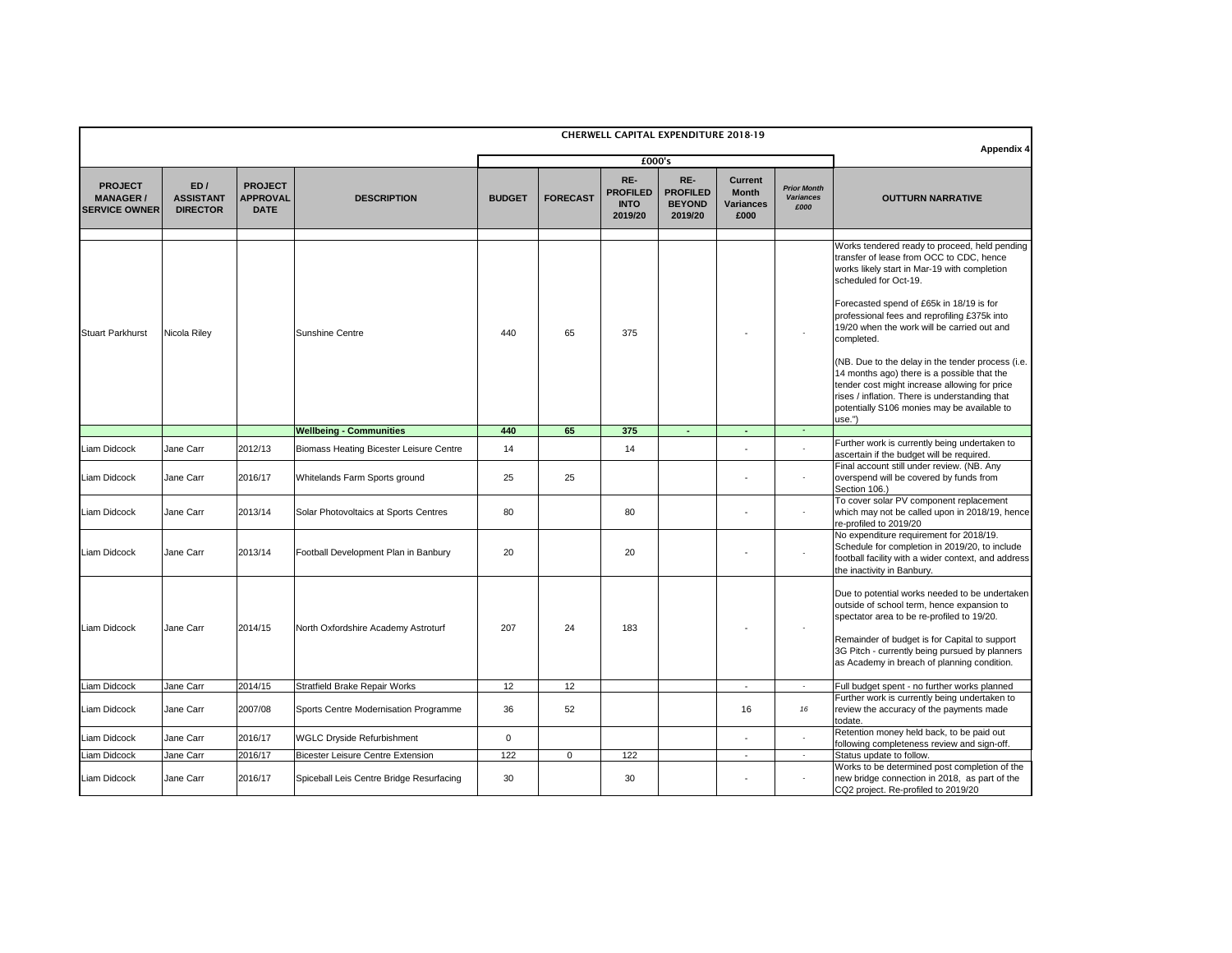| £000's<br>RE-<br>RE-<br><b>Current</b><br>ED/<br><b>PROJECT</b><br><b>PROJECT</b><br><b>Prior Month</b><br><b>PROFILED</b><br><b>Month</b><br><b>PROFILED</b><br><b>APPROVAL</b><br><b>FORECAST</b><br><b>MANAGER /</b><br><b>ASSISTANT</b><br><b>DESCRIPTION</b><br><b>BUDGET</b><br><b>Variances</b><br><b>OUTTURN NARRATIVE</b><br><b>BEYOND</b><br><b>INTO</b><br><b>Variances</b><br>£000<br><b>SERVICE OWNER</b><br><b>DATE</b><br><b>DIRECTOR</b><br>2019/20<br>2019/20<br>£000<br>work being undertaken to determine the<br>2017/18<br>60<br>60<br>provision of booking system for sport and<br>Liam Didcock<br>Jane Carr<br><b>Corporate Booking System</b><br>required for 2019/20.<br>Liam Didcock<br>2015/16<br>2<br>Jane Carr<br>Woodgreen - Condition Survey Works<br>(2)<br>$\Omega$<br>Budget no longer required<br>K. Wheeler aware (NB the same will be cleared<br>Jane Carr<br>$\mathbf 0$<br>S106 Capital costs - various schemes<br>$\overline{\phantom{a}}$<br>actual)<br>Bicester Leisure Centre - Access Road<br>2017/18<br>33<br>20<br>Jane Carr<br>(13)<br>(10)<br>Improvements.<br>required) hence a savings of £13k.<br>Works completed - although may be an<br>Cooper School Performance Hall - Roof,<br>38<br>2017/18<br>38<br>opportunity to upgrade some of the 'inner<br>Liam Didcock<br>Jane Carr<br>$\overline{\phantom{a}}$<br>Floor & Seating<br>workings' of the seating to help with lifespan<br>North Oxfordshire Academy - Replacement<br>20<br>2017/18<br>Jane Carr<br>14<br>(6)<br>(6)<br>spend from this budget<br>Floodlights<br>North Oxfordshire Academy - Sports<br>2017/18<br>6<br>Jane Carr<br>$\sqrt{5}$<br>(1)<br>Works completed<br>14<br>Pavilion Improvements<br>2018/19<br>65<br>65<br>Jane Carr<br>Cooper sports Facility Floodlights<br>$\overline{\phantom{a}}$<br>budget will be spent<br>14<br>574<br>770<br><b>Wellbeing - Leisure and Sport</b><br>190<br>(6)<br>Various as<br>Gillian Douglas<br>Empty Homes Work-in-Default Recoverable<br>100<br>100<br>per budget<br>up to £100k)<br>Various as<br>Gillian Douglas<br><b>Disabled Facilities Grants</b><br>795<br>1,995<br>1,200<br>per budget<br>further £19k committed but not yet paid.<br>(NB. Spend for this budget invariably<br>accelerates towards the end of the year.)<br>Various as<br>Gillian Douglas<br>339<br>139<br><b>Discretionary Grants Domestic Properties</b><br>200<br>per budget<br>Work programmed for Q4. On target for<br>2017/18<br>Woodpiece Road Parking Options<br>70<br>70<br>Gillian Douglas<br>$\blacksquare$<br>completion in 2018/19 and on budget.<br>2018/19<br>33<br>33<br>Gillian Douglas<br>Abritas Upgrade<br>Status update to follow.<br>$\sim$<br>$\blacksquare$<br>934<br>2,537<br>1,603<br><b>Wellbeing - Housing</b><br>$\overline{\phantom{a}}$ |  |                        |       |       |       | <b>CHERWELL CAPITAL EXPENDITURE 2018-19</b> |     |    |                                                                                                                                                                                                                                                                                                                                                                                         |
|-------------------------------------------------------------------------------------------------------------------------------------------------------------------------------------------------------------------------------------------------------------------------------------------------------------------------------------------------------------------------------------------------------------------------------------------------------------------------------------------------------------------------------------------------------------------------------------------------------------------------------------------------------------------------------------------------------------------------------------------------------------------------------------------------------------------------------------------------------------------------------------------------------------------------------------------------------------------------------------------------------------------------------------------------------------------------------------------------------------------------------------------------------------------------------------------------------------------------------------------------------------------------------------------------------------------------------------------------------------------------------------------------------------------------------------------------------------------------------------------------------------------------------------------------------------------------------------------------------------------------------------------------------------------------------------------------------------------------------------------------------------------------------------------------------------------------------------------------------------------------------------------------------------------------------------------------------------------------------------------------------------------------------------------------------------------------------------------------------------------------------------------------------------------------------------------------------------------------------------------------------------------------------------------------------------------------------------------------------------------------------------------------------------------------------------------------------------------------------------------------------------------------------------------------------------------------------------------------------------------------------------------------------------------------------------------------------------------------------------------------------------------------------------------------------------------|--|------------------------|-------|-------|-------|---------------------------------------------|-----|----|-----------------------------------------------------------------------------------------------------------------------------------------------------------------------------------------------------------------------------------------------------------------------------------------------------------------------------------------------------------------------------------------|
|                                                                                                                                                                                                                                                                                                                                                                                                                                                                                                                                                                                                                                                                                                                                                                                                                                                                                                                                                                                                                                                                                                                                                                                                                                                                                                                                                                                                                                                                                                                                                                                                                                                                                                                                                                                                                                                                                                                                                                                                                                                                                                                                                                                                                                                                                                                                                                                                                                                                                                                                                                                                                                                                                                                                                                                                                   |  |                        |       |       |       | Appendix 4                                  |     |    |                                                                                                                                                                                                                                                                                                                                                                                         |
|                                                                                                                                                                                                                                                                                                                                                                                                                                                                                                                                                                                                                                                                                                                                                                                                                                                                                                                                                                                                                                                                                                                                                                                                                                                                                                                                                                                                                                                                                                                                                                                                                                                                                                                                                                                                                                                                                                                                                                                                                                                                                                                                                                                                                                                                                                                                                                                                                                                                                                                                                                                                                                                                                                                                                                                                                   |  |                        |       |       |       |                                             |     |    |                                                                                                                                                                                                                                                                                                                                                                                         |
|                                                                                                                                                                                                                                                                                                                                                                                                                                                                                                                                                                                                                                                                                                                                                                                                                                                                                                                                                                                                                                                                                                                                                                                                                                                                                                                                                                                                                                                                                                                                                                                                                                                                                                                                                                                                                                                                                                                                                                                                                                                                                                                                                                                                                                                                                                                                                                                                                                                                                                                                                                                                                                                                                                                                                                                                                   |  |                        |       |       |       |                                             |     |    | No expenditure planned for 2018/19. Further<br>leisure through JADU and likely expenditure                                                                                                                                                                                                                                                                                              |
| <b>TBC</b><br><b>Liam Didcock</b><br>Liam Didcock<br>Liam Didcock<br>Liam Didcock<br>Joanne Barrett                                                                                                                                                                                                                                                                                                                                                                                                                                                                                                                                                                                                                                                                                                                                                                                                                                                                                                                                                                                                                                                                                                                                                                                                                                                                                                                                                                                                                                                                                                                                                                                                                                                                                                                                                                                                                                                                                                                                                                                                                                                                                                                                                                                                                                                                                                                                                                                                                                                                                                                                                                                                                                                                                                               |  |                        |       |       |       |                                             |     |    |                                                                                                                                                                                                                                                                                                                                                                                         |
|                                                                                                                                                                                                                                                                                                                                                                                                                                                                                                                                                                                                                                                                                                                                                                                                                                                                                                                                                                                                                                                                                                                                                                                                                                                                                                                                                                                                                                                                                                                                                                                                                                                                                                                                                                                                                                                                                                                                                                                                                                                                                                                                                                                                                                                                                                                                                                                                                                                                                                                                                                                                                                                                                                                                                                                                                   |  |                        |       |       |       |                                             |     |    | once the noted commitment amounts becomes                                                                                                                                                                                                                                                                                                                                               |
|                                                                                                                                                                                                                                                                                                                                                                                                                                                                                                                                                                                                                                                                                                                                                                                                                                                                                                                                                                                                                                                                                                                                                                                                                                                                                                                                                                                                                                                                                                                                                                                                                                                                                                                                                                                                                                                                                                                                                                                                                                                                                                                                                                                                                                                                                                                                                                                                                                                                                                                                                                                                                                                                                                                                                                                                                   |  |                        |       |       |       |                                             |     |    | Works completed - overall project cost was<br>£23k against a £33k budget (No further spend                                                                                                                                                                                                                                                                                              |
|                                                                                                                                                                                                                                                                                                                                                                                                                                                                                                                                                                                                                                                                                                                                                                                                                                                                                                                                                                                                                                                                                                                                                                                                                                                                                                                                                                                                                                                                                                                                                                                                                                                                                                                                                                                                                                                                                                                                                                                                                                                                                                                                                                                                                                                                                                                                                                                                                                                                                                                                                                                                                                                                                                                                                                                                                   |  |                        |       |       |       |                                             |     |    |                                                                                                                                                                                                                                                                                                                                                                                         |
|                                                                                                                                                                                                                                                                                                                                                                                                                                                                                                                                                                                                                                                                                                                                                                                                                                                                                                                                                                                                                                                                                                                                                                                                                                                                                                                                                                                                                                                                                                                                                                                                                                                                                                                                                                                                                                                                                                                                                                                                                                                                                                                                                                                                                                                                                                                                                                                                                                                                                                                                                                                                                                                                                                                                                                                                                   |  |                        |       |       |       |                                             |     |    | Works completed - not expected any more                                                                                                                                                                                                                                                                                                                                                 |
|                                                                                                                                                                                                                                                                                                                                                                                                                                                                                                                                                                                                                                                                                                                                                                                                                                                                                                                                                                                                                                                                                                                                                                                                                                                                                                                                                                                                                                                                                                                                                                                                                                                                                                                                                                                                                                                                                                                                                                                                                                                                                                                                                                                                                                                                                                                                                                                                                                                                                                                                                                                                                                                                                                                                                                                                                   |  |                        |       |       |       |                                             |     |    |                                                                                                                                                                                                                                                                                                                                                                                         |
| <b>Tim Mills</b><br><b>Tim Mills</b>                                                                                                                                                                                                                                                                                                                                                                                                                                                                                                                                                                                                                                                                                                                                                                                                                                                                                                                                                                                                                                                                                                                                                                                                                                                                                                                                                                                                                                                                                                                                                                                                                                                                                                                                                                                                                                                                                                                                                                                                                                                                                                                                                                                                                                                                                                                                                                                                                                                                                                                                                                                                                                                                                                                                                                              |  |                        |       |       |       |                                             |     |    | Due to access issue, work is scheduled for<br>completion in the summer of 2019/20. Full                                                                                                                                                                                                                                                                                                 |
|                                                                                                                                                                                                                                                                                                                                                                                                                                                                                                                                                                                                                                                                                                                                                                                                                                                                                                                                                                                                                                                                                                                                                                                                                                                                                                                                                                                                                                                                                                                                                                                                                                                                                                                                                                                                                                                                                                                                                                                                                                                                                                                                                                                                                                                                                                                                                                                                                                                                                                                                                                                                                                                                                                                                                                                                                   |  |                        |       |       |       |                                             |     |    |                                                                                                                                                                                                                                                                                                                                                                                         |
|                                                                                                                                                                                                                                                                                                                                                                                                                                                                                                                                                                                                                                                                                                                                                                                                                                                                                                                                                                                                                                                                                                                                                                                                                                                                                                                                                                                                                                                                                                                                                                                                                                                                                                                                                                                                                                                                                                                                                                                                                                                                                                                                                                                                                                                                                                                                                                                                                                                                                                                                                                                                                                                                                                                                                                                                                   |  |                        |       |       |       |                                             |     |    | Moving £100k to Capital Reserves (NB. This<br>needs to remain at £100k per annum. Any<br>unspent budget is to be reprofiled and topped                                                                                                                                                                                                                                                  |
| <b>Tim Mills</b><br><b>Stuart Parkhurst</b>                                                                                                                                                                                                                                                                                                                                                                                                                                                                                                                                                                                                                                                                                                                                                                                                                                                                                                                                                                                                                                                                                                                                                                                                                                                                                                                                                                                                                                                                                                                                                                                                                                                                                                                                                                                                                                                                                                                                                                                                                                                                                                                                                                                                                                                                                                                                                                                                                                                                                                                                                                                                                                                                                                                                                                       |  |                        |       |       |       |                                             |     |    | The DFG budget for 2018-19 is £1,995k made<br>up of £983k slippage and £1,012k external<br>funding from Better Care Fund. (The Council<br>took a 'holiday' from its £375k annual top-up.<br>Expected expenditure is £1,200k. A further<br>CDC 'top-up holiday' is proposed for 2019-20<br>provided uncommitted funds from 2018-19 are<br>slipped to 2019-20. Spend to-date £990k with a |
|                                                                                                                                                                                                                                                                                                                                                                                                                                                                                                                                                                                                                                                                                                                                                                                                                                                                                                                                                                                                                                                                                                                                                                                                                                                                                                                                                                                                                                                                                                                                                                                                                                                                                                                                                                                                                                                                                                                                                                                                                                                                                                                                                                                                                                                                                                                                                                                                                                                                                                                                                                                                                                                                                                                                                                                                                   |  |                        |       |       |       |                                             |     |    | Only £200k of the budget will be required this<br>financial year and £139k re-profiled to 2019/20.                                                                                                                                                                                                                                                                                      |
|                                                                                                                                                                                                                                                                                                                                                                                                                                                                                                                                                                                                                                                                                                                                                                                                                                                                                                                                                                                                                                                                                                                                                                                                                                                                                                                                                                                                                                                                                                                                                                                                                                                                                                                                                                                                                                                                                                                                                                                                                                                                                                                                                                                                                                                                                                                                                                                                                                                                                                                                                                                                                                                                                                                                                                                                                   |  |                        |       |       |       |                                             |     |    |                                                                                                                                                                                                                                                                                                                                                                                         |
|                                                                                                                                                                                                                                                                                                                                                                                                                                                                                                                                                                                                                                                                                                                                                                                                                                                                                                                                                                                                                                                                                                                                                                                                                                                                                                                                                                                                                                                                                                                                                                                                                                                                                                                                                                                                                                                                                                                                                                                                                                                                                                                                                                                                                                                                                                                                                                                                                                                                                                                                                                                                                                                                                                                                                                                                                   |  |                        |       |       |       |                                             |     |    |                                                                                                                                                                                                                                                                                                                                                                                         |
|                                                                                                                                                                                                                                                                                                                                                                                                                                                                                                                                                                                                                                                                                                                                                                                                                                                                                                                                                                                                                                                                                                                                                                                                                                                                                                                                                                                                                                                                                                                                                                                                                                                                                                                                                                                                                                                                                                                                                                                                                                                                                                                                                                                                                                                                                                                                                                                                                                                                                                                                                                                                                                                                                                                                                                                                                   |  | <b>Wellbeing Total</b> | 3,747 | 1,858 | 1,883 |                                             | (6) | 14 |                                                                                                                                                                                                                                                                                                                                                                                         |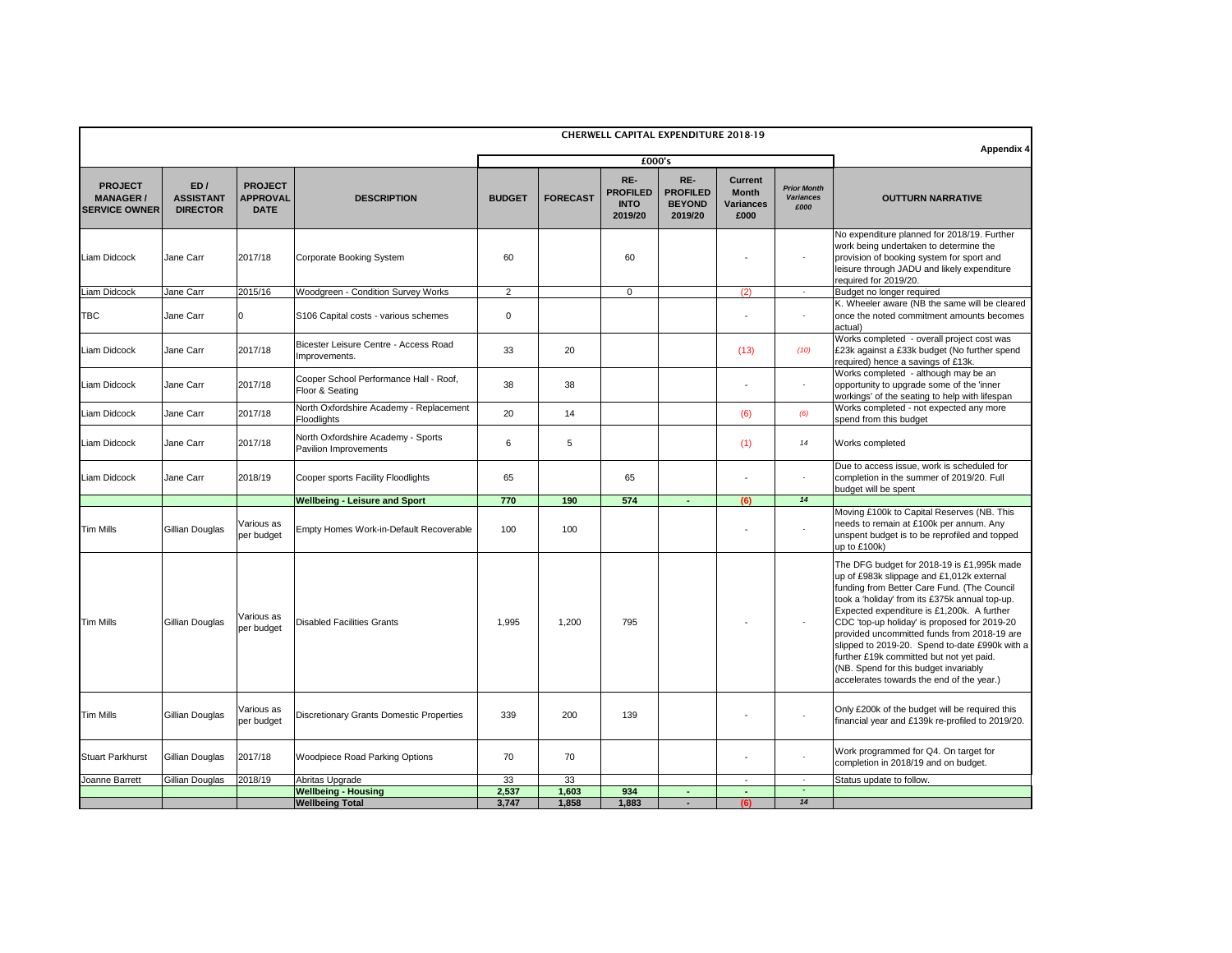|                                                           |                                            |                                                  |                                                           |               |                 |                                                  | <b>CHERWELL CAPITAL EXPENDITURE 2018-19</b>        |                                                            |                                                | <b>Appendix 4</b>                                                                                                                                                                                                                                                                      |
|-----------------------------------------------------------|--------------------------------------------|--------------------------------------------------|-----------------------------------------------------------|---------------|-----------------|--------------------------------------------------|----------------------------------------------------|------------------------------------------------------------|------------------------------------------------|----------------------------------------------------------------------------------------------------------------------------------------------------------------------------------------------------------------------------------------------------------------------------------------|
|                                                           |                                            |                                                  |                                                           |               |                 | £000's                                           |                                                    |                                                            |                                                |                                                                                                                                                                                                                                                                                        |
| <b>PROJECT</b><br><b>MANAGER/</b><br><b>SERVICE OWNER</b> | ED/<br><b>ASSISTANT</b><br><b>DIRECTOR</b> | <b>PROJECT</b><br><b>APPROVAL</b><br><b>DATE</b> | <b>DESCRIPTION</b>                                        | <b>BUDGET</b> | <b>FORECAST</b> | RE-<br><b>PROFILED</b><br><b>INTO</b><br>2019/20 | RE-<br><b>PROFILED</b><br><b>BEYOND</b><br>2019/20 | <b>Current</b><br><b>Month</b><br><b>Variances</b><br>£000 | <b>Prior Month</b><br><b>Variances</b><br>£000 | <b>OUTTURN NARRATIVE</b>                                                                                                                                                                                                                                                               |
| Jane Norman                                               | <b>Robert Jolley</b>                       | 2013/14                                          | <b>Community Centre Refurbishments</b>                    | 84            |                 | 84                                               |                                                    |                                                            |                                                | Spending is directly linked to the delivery of<br>"The Hill youth and community centre". It is<br>likely that the new facility won't be completed<br>this financial year, hence the fund which is<br>earmarked in the main for fixtures and fittings<br>won't be needed until 2019/20. |
| Jane Norman                                               | <b>Robert Jolley</b>                       | 2015/16                                          | The Hill Youth Community Centre                           | 989           | 989             |                                                  |                                                    |                                                            |                                                | Construction started at the end of Nov-18 with<br>completion due in autumn 2019.                                                                                                                                                                                                       |
| <b>Andrew Bowe</b>                                        | <b>Robert Jolley</b>                       | 2015/16                                          | <b>East West Railways</b>                                 | 1,160         |                 | 1,160                                            |                                                    |                                                            |                                                | There is a 5 years schedule of capital<br>contributions to 2019 / 20 have not yet been<br>requested. Re-profiled to 2019/20                                                                                                                                                            |
| Jane Norman                                               | <b>Robert Jolley</b>                       |                                                  | Build Programme Phase 1a                                  | 1,182         | 1,182           |                                                  |                                                    |                                                            |                                                | Agreed capital budget re-profiled from 2017/18<br>now coded to the applicable service area.                                                                                                                                                                                            |
| Jane Norman                                               | Robert Jolley                              | 2018/19                                          | Build Programme Phase 1b                                  | 1,875         | 1,875           |                                                  |                                                    | $\overline{\phantom{a}}$                                   |                                                | Status update to follow.                                                                                                                                                                                                                                                               |
| Jane Norman                                               | Robert Jolley                              | 2018/19                                          | Build Programme Phase 2                                   | 6,500         | 6,500           |                                                  |                                                    | $\overline{\phantom{a}}$                                   |                                                | Status update to follow.                                                                                                                                                                                                                                                               |
| Jenny Barker                                              | <b>Robert Jolley</b>                       | 2016/17                                          | <b>NW Bicester Eco Business Centre</b>                    | 2,236         | 2,236           |                                                  |                                                    |                                                            |                                                | Completed                                                                                                                                                                                                                                                                              |
| Robert Jolley                                             | Paul Feehily                               | 2011/12                                          | <b>Bicester Community Building</b>                        | 0             |                 |                                                  |                                                    |                                                            |                                                |                                                                                                                                                                                                                                                                                        |
| Robert Jolley                                             | Paul Feehily                               | 2014/15                                          | Graven Hill - Loans and Equity                            | 600           | 600             |                                                  |                                                    | $\blacksquare$                                             |                                                | Status update to follow.                                                                                                                                                                                                                                                               |
|                                                           |                                            |                                                  | <b>Place &amp; Growth - Economy &amp;</b><br>Regeneration | 14,626        | 13,382          | 1,244                                            |                                                    | $\blacksquare$                                             |                                                |                                                                                                                                                                                                                                                                                        |
|                                                           |                                            |                                                  | <b>Place &amp; Growth Total</b>                           | 14,626        | 13,382          | 1,244                                            |                                                    | $\blacksquare$                                             | $\blacksquare$                                 |                                                                                                                                                                                                                                                                                        |
| <b>Ed Potter</b>                                          | Graeme Kane                                | 2017/18                                          | Car Park Refurbishments                                   | 467           | 267             | 200                                              |                                                    |                                                            |                                                | Budget for the replacement of parking<br>equipment which is not expected in 2018/19. Re-<br>profiled to 2019/20.                                                                                                                                                                       |
| <b>Ed Potter</b>                                          | Graeme Kane                                | 2014/15                                          | <b>Energy Efficiency Projects</b>                         | 28            | 14              | 14                                               |                                                    |                                                            |                                                | Charging points for Depot electric vehicles will<br>require more time to add additional charging<br>points hence defer to 2019/20.                                                                                                                                                     |
| Ed Potter                                                 | Graeme Kane                                | 2012/13                                          | <b>Glass Bank Recycling Scheme</b>                        | 8             | 8               |                                                  |                                                    | $\blacksquare$                                             |                                                | Now completed on Budget                                                                                                                                                                                                                                                                |
| <b>Ed Potter</b>                                          | Graeme Kane                                | 2015/16                                          | <b>Public Conveniences</b>                                | 50            |                 | 50                                               |                                                    | $\blacksquare$                                             |                                                | Budget for the uplift of the Public<br>Conveniences, work not expected to start in<br>2018/19. Re-profiled to 2019/20.                                                                                                                                                                 |
| <b>Ed Potter</b>                                          | <b>Graeme Kane</b>                         | 2015/16                                          | <b>Off Road Parking Facilities</b>                        | 18            |                 | 18                                               |                                                    |                                                            |                                                | Proposals for Bay Marking being put forward<br>however we do not expect this spend to take<br>place this year. Re-profiled to 2019/20.                                                                                                                                                 |
| <b>Ed Potter</b>                                          | Graeme Kane                                | Annual                                           | Vehicle Replacement Programme                             | 879           | 557             | 322                                              |                                                    | $\sim$                                                     |                                                | £322k deferred due to the useful life of some<br>vehicles longer than estimated.                                                                                                                                                                                                       |
| <b>Ed Potter</b>                                          | Graeme Kane                                | 2016/17                                          | Wheeled Bin Replacement Scheme                            | 125           | 125             |                                                  |                                                    | $\sim$                                                     |                                                | On Target for completion this year.                                                                                                                                                                                                                                                    |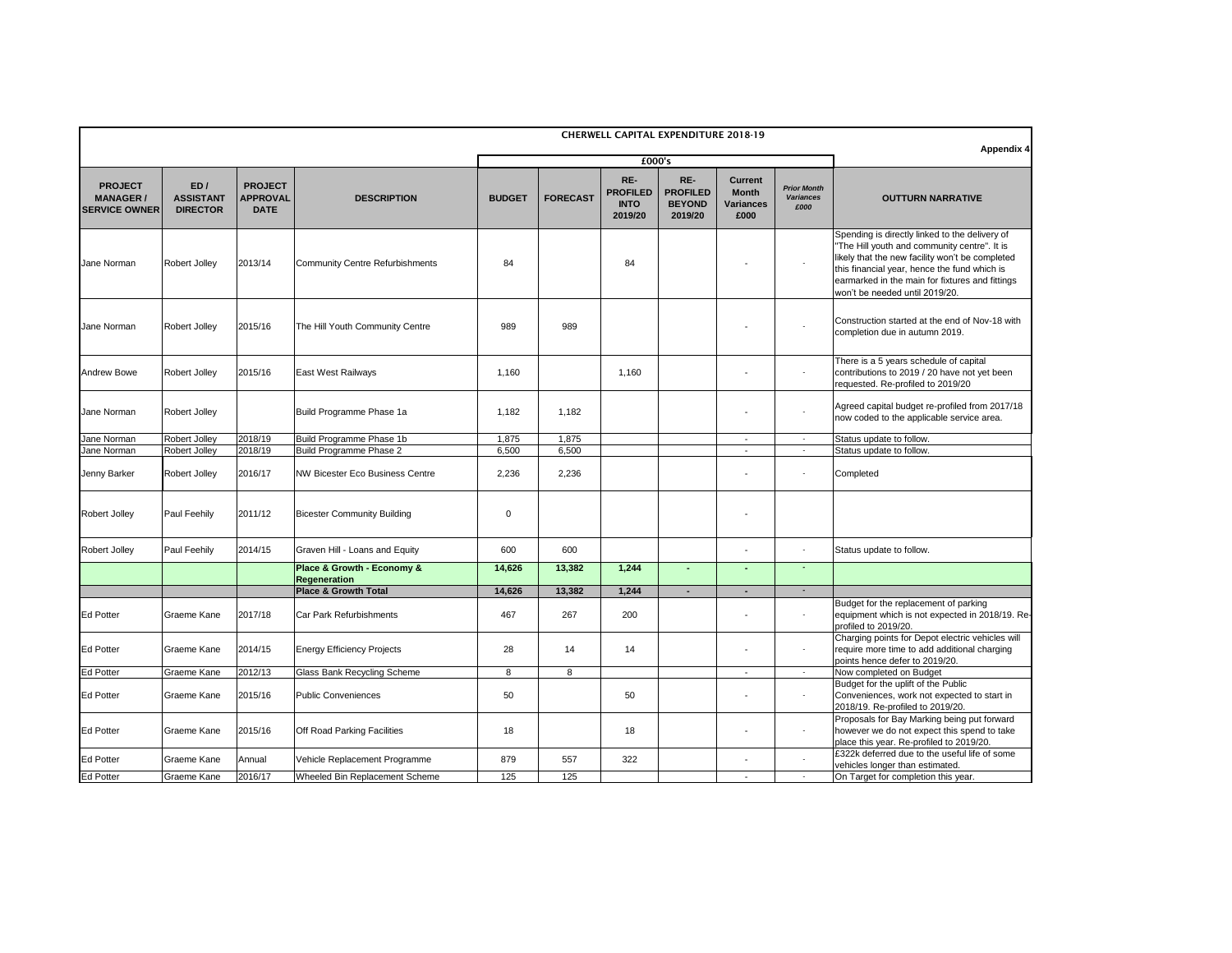| <b>CHERWELL CAPITAL EXPENDITURE 2018-19</b>               |                                            |                                                  |                                                                |                |                 |                                                  |                                                    |                                                            |                                                |                                                                                                                                                                                                  |
|-----------------------------------------------------------|--------------------------------------------|--------------------------------------------------|----------------------------------------------------------------|----------------|-----------------|--------------------------------------------------|----------------------------------------------------|------------------------------------------------------------|------------------------------------------------|--------------------------------------------------------------------------------------------------------------------------------------------------------------------------------------------------|
|                                                           |                                            |                                                  |                                                                |                |                 | £000's                                           | <b>Appendix 4</b>                                  |                                                            |                                                |                                                                                                                                                                                                  |
| <b>PROJECT</b><br><b>MANAGER/</b><br><b>SERVICE OWNER</b> | ED/<br><b>ASSISTANT</b><br><b>DIRECTOR</b> | <b>PROJECT</b><br><b>APPROVAL</b><br><b>DATE</b> | <b>DESCRIPTION</b>                                             | <b>BUDGET</b>  | <b>FORECAST</b> | RE-<br><b>PROFILED</b><br><b>INTO</b><br>2019/20 | RE-<br><b>PROFILED</b><br><b>BEYOND</b><br>2019/20 | <b>Current</b><br><b>Month</b><br><b>Variances</b><br>£000 | <b>Prior Month</b><br><b>Variances</b><br>£000 | <b>OUTTURN NARRATIVE</b>                                                                                                                                                                         |
| <b>Ed Potter</b>                                          | Graeme Kane                                | 2016/17                                          | Urban Centre Electricity Installations                         | 15             |                 | 15                                               |                                                    |                                                            | $\blacksquare$                                 | Work on the Urban Centre Electricity<br>Installations not expected to commence until<br>next financial year, hence re-profiled to 2019/20.                                                       |
| <b>Ed Potter</b>                                          | Graeme Kane                                | 2011/12                                          | Bicester Cattle Market Car Park Phase 2                        | 90             | $\mathbf 0$     |                                                  |                                                    | (90)                                                       | (90)                                           | Budget no longer required                                                                                                                                                                        |
| <b>Ed Potter</b>                                          | Graeme Kane                                | 2018/19                                          | Vehicle Lifting Equipment                                      | 30             | 30              |                                                  |                                                    |                                                            | $\blacksquare$                                 | On Target for completion this year.                                                                                                                                                              |
| <b>Ed Potter</b>                                          | Graeme Kane                                | 2018/19                                          | Container Bin Replacement                                      | 20             | 20              |                                                  |                                                    |                                                            | $\sim$                                         | On Target for completion this year.                                                                                                                                                              |
| <b>Ed Potter</b>                                          | Graeme Kane                                | $\sqrt{2018/19}$                                 | <b>Banbury Market Improvements</b>                             | 20             | 20              |                                                  |                                                    |                                                            | $\blacksquare$                                 | On Target for completion this year.                                                                                                                                                              |
|                                                           |                                            |                                                  | <b>Environment - Environment</b>                               | 1,750          | 1,041           | 619                                              | $\blacksquare$                                     | (90)                                                       | (90)                                           |                                                                                                                                                                                                  |
| Natasha Barnes                                            | Claire Taylor                              | 2014/15                                          | <b>Customer Self-Service Portal CRM Solutn</b>                 | 80             | 80              |                                                  |                                                    |                                                            | $\sim$                                         | Status update to follow.                                                                                                                                                                         |
|                                                           |                                            |                                                  | <b>Environment - Environment</b><br><b>Environment Total</b>   | 80<br>1,830    | 80<br>1,121     | 619                                              | $\blacksquare$                                     | (90)                                                       | $\blacksquare$<br>(90)                         |                                                                                                                                                                                                  |
| <b>Kelly Watson</b>                                       | Adele Taylor                               | 2013/14                                          | <b>Financial System Upgrade</b>                                | $\mathbf 0$    |                 |                                                  |                                                    |                                                            | $\overline{\phantom{a}}$                       |                                                                                                                                                                                                  |
| <b>Belinda Green</b>                                      | Adele Taylor                               | 2017/18                                          | Academy Harmonisation                                          | 119            | 40              | 79                                               |                                                    |                                                            | $\sim$                                         | Spend of £40K in 2018/19, re-profile the<br>remaining budget into 2019/20                                                                                                                        |
|                                                           |                                            |                                                  | <b>Finance &amp; Governance - Finance &amp;</b><br>Procurement | 119            | 40              | 79                                               | $\blacksquare$                                     |                                                            |                                                |                                                                                                                                                                                                  |
| <b>Stuart Parkhurst</b>                                   | <b>Robert Fuzesi</b>                       | 2013/14                                          | <b>Condition Survey Works</b>                                  | 77             | 77              |                                                  |                                                    |                                                            | $\blacksquare$                                 | Works completed, review taking place, final<br>account to follow. On target for full spend and<br>completion in 18/19.                                                                           |
| <b>Stuart Parkhurst</b>                                   | <b>Robert Fuzesi</b>                       | 2014/15                                          | <b>Bradley Arcade Roof Repairs</b>                             | 55             | 30              |                                                  |                                                    | (25)                                                       | (25)                                           | Works completed, review taking place, final<br>account to follow. On target to spend £30K and<br>completion in 18/19, leaving a surplus funds of<br>£25K.                                        |
| <b>Stuart Parkhurst</b>                                   | <b>Robert Fuzesi</b>                       | 2018/19                                          | Orchard Way Shopping Arcade Front Serv                         | 20             | 18              |                                                  |                                                    | (2)                                                        | (2)                                            | Project completed, however due to usage of<br>site equipment an additional spend of £2K is<br>needed. Completed in 18/19. Surplus funds of<br>£2K.                                               |
| <b>Stuart Parkhurst</b>                                   | Robert Fuzesi                              | 2011/12                                          | Old Bodicote House                                             | $\mathbf 0$    |                 |                                                  |                                                    |                                                            | $\sim$                                         |                                                                                                                                                                                                  |
| Closed 2017/18?                                           | <b>Chris Hipkiss</b>                       | 2011/12                                          | Bicester Town Centre Redevelopment                             | $\overline{0}$ | 20              |                                                  |                                                    | 20                                                         | 20                                             | Status update to follow.                                                                                                                                                                         |
| Completed 2017/18 Chris Hipkiss                           |                                            | 2016/17                                          | Banbury Museum - Refurbishment<br>Programme                    | $\mathbf 0$    |                 |                                                  |                                                    | ۰                                                          | $\blacksquare$                                 | Noted to have completed in 2017/18?                                                                                                                                                              |
| <b>Stuart Parkhurst</b>                                   | <b>Robert Fuzesi</b>                       | 2016/17                                          | Community Buildings - Remedial Works                           | 150            | 75              |                                                  |                                                    | (75)                                                       | (74)                                           | Works completed, review taking place, final<br>account to follow. On target for spend of £75K<br>and completion in 18/19. Surplus funds of £75K.<br>Savings for work completed for less than the |
|                                                           |                                            |                                                  |                                                                |                |                 |                                                  |                                                    |                                                            |                                                | original bid value achieving the same goals.                                                                                                                                                     |
| Completed 2017/18 Chris Hipkiss                           |                                            | 2016/17                                          | Car Parks Resurfacing                                          | $\overline{0}$ |                 |                                                  |                                                    | ۰                                                          | $\overline{\phantom{a}}$                       | Noted to have completed in 2017/18?                                                                                                                                                              |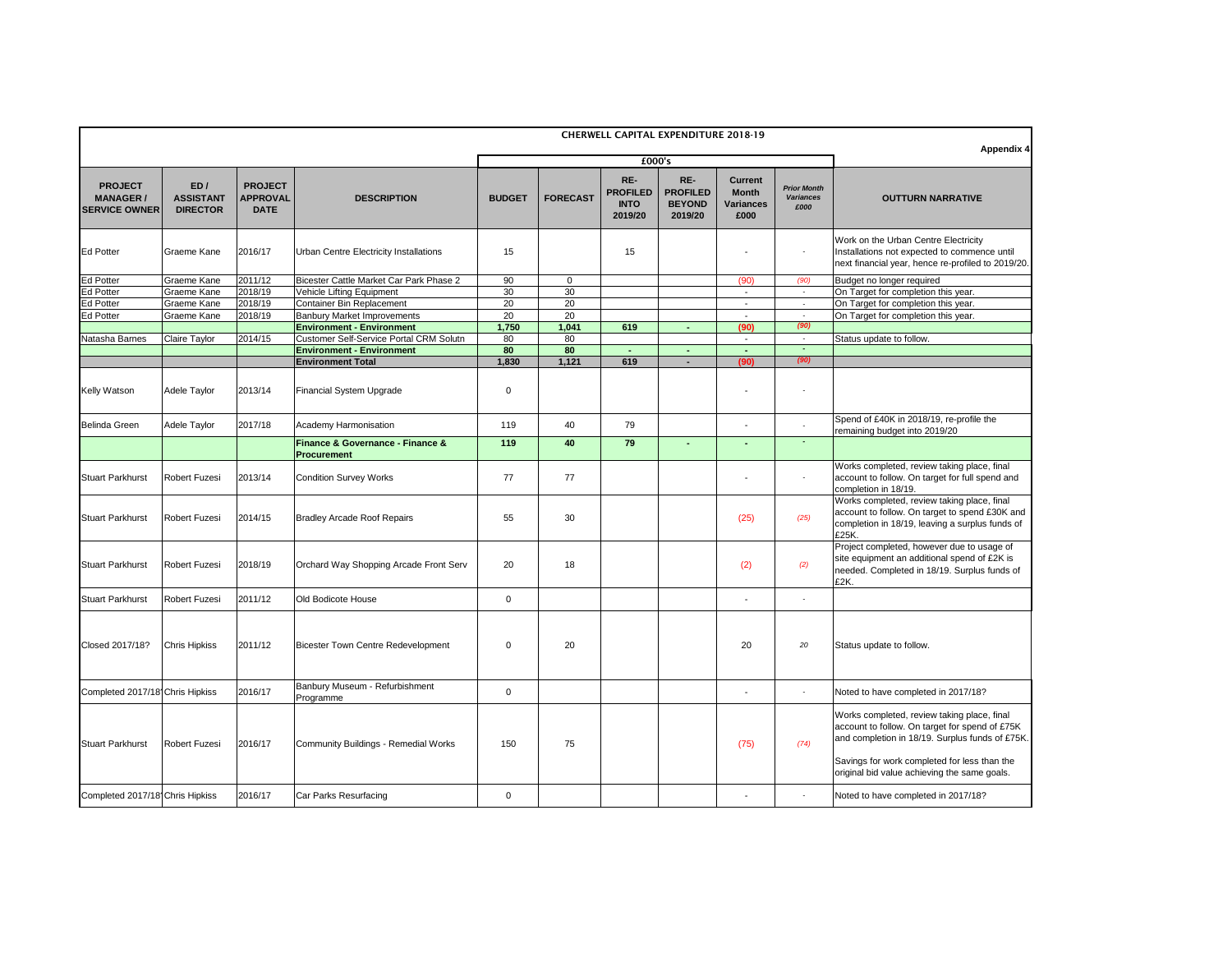| <b>CHERWELL CAPITAL EXPENDITURE 2018-19</b>                |                                            |                                                  |                                                                                    |               |                 |                                                  |                                                    |                                                            |                                                |                                                                                                                                                                                                                       |
|------------------------------------------------------------|--------------------------------------------|--------------------------------------------------|------------------------------------------------------------------------------------|---------------|-----------------|--------------------------------------------------|----------------------------------------------------|------------------------------------------------------------|------------------------------------------------|-----------------------------------------------------------------------------------------------------------------------------------------------------------------------------------------------------------------------|
|                                                            |                                            |                                                  |                                                                                    |               |                 | £000's                                           |                                                    |                                                            |                                                | Appendix 4                                                                                                                                                                                                            |
| <b>PROJECT</b><br><b>MANAGER /</b><br><b>SERVICE OWNER</b> | ED/<br><b>ASSISTANT</b><br><b>DIRECTOR</b> | <b>PROJECT</b><br><b>APPROVAL</b><br><b>DATE</b> | <b>DESCRIPTION</b>                                                                 | <b>BUDGET</b> | <b>FORECAST</b> | RE-<br><b>PROFILED</b><br><b>INTO</b><br>2019/20 | RE-<br><b>PROFILED</b><br><b>BEYOND</b><br>2019/20 | <b>Current</b><br><b>Month</b><br><b>Variances</b><br>£000 | <b>Prior Month</b><br><b>Variances</b><br>£000 | <b>OUTTURN NARRATIVE</b>                                                                                                                                                                                              |
| <b>Robert Fuzesi</b>                                       | Adele Taylor                               | 2016/17                                          | Spiceball Riverbank Reinstatement                                                  | 50            |                 | 50                                               |                                                    |                                                            |                                                | On hold pending the completion of a new bridge<br>as part of the CQ2 development. Reprofiled to<br>2019/20                                                                                                            |
| <b>Stuart Parkhurst</b>                                    | <b>Robert Fuzesi</b>                       | 2017/18                                          | Banbury - Antelope Garage                                                          | $\mathbf 0$   | 31              |                                                  |                                                    | 31                                                         | 29                                             | Works completed, awaiting final account.<br>Looking at spend in 18/19 of £31k. Look at<br>using surplus funds to cover expenditure<br>instead of reserve.<br>Additional cost for a second fire exit route to the      |
|                                                            |                                            |                                                  |                                                                                    |               |                 |                                                  |                                                    |                                                            |                                                | "Antelope Garage" in Banbury.                                                                                                                                                                                         |
| <b>Stuart Parkhurst</b>                                    | <b>Robert Fuzesi</b>                       | 2017/18                                          | Banbury Health Centre - Refurbishment of<br>Ventilation, Heating & Cooling Systems | 270           | 50              | 220                                              |                                                    |                                                            |                                                | In design stage, works progressing, project will<br>be partly re-profiled into 2019/20. Budget<br>reprofile of £220K. On target for full spend.                                                                       |
| <b>Stuart Parkhurst</b>                                    | <b>Robert Fuzesi</b>                       | 2017/18                                          | Thorpe Way Industrial estate - Roof & Roof<br>Lights                               | 64            | 64              |                                                  |                                                    |                                                            |                                                | On site mid November, on target for completion<br>in Dec-18. On target for full spend.                                                                                                                                |
| <b>Chris Hipkiss</b>                                       | Adele Taylor                               | 2017/18                                          | Castle Quay 2                                                                      | 72,000        | 4,689           | 42,644                                           | 24,667                                             | $\sim$                                                     | $\sim$                                         | Status update to follow.                                                                                                                                                                                              |
| <b>Chris Hipkiss</b>                                       | Adele Taylor                               | 2017/18                                          | Castle Quay 1                                                                      | 7,636         | 7,636           |                                                  |                                                    | $\blacksquare$                                             | $\sim$                                         | Status update to follow.                                                                                                                                                                                              |
| Shelagh Larard                                             | <b>Robert Fuzesi</b>                       | 2017/18                                          | Franklins House - Travelodge                                                       | 783           | 783             |                                                  |                                                    |                                                            |                                                | Practical completion issued, working on final<br>account. Looking to be on target.                                                                                                                                    |
| <b>Stuart Parkhurst</b>                                    | <b>Robert Fuzesi</b>                       |                                                  | <b>Bicester - Pioneer Square</b>                                                   | 135           | 135             |                                                  |                                                    | ٠                                                          |                                                | <b>Work Completed</b>                                                                                                                                                                                                 |
| Liam Didcock                                               | Nicola Riley                               | 2018/19                                          | <b>Cherwell Community Fund</b>                                                     | 100           | 100             |                                                  |                                                    |                                                            |                                                | Status update to follow.                                                                                                                                                                                              |
| <b>Stuart Parkhurst</b>                                    | <b>Robert Fuzesi</b>                       |                                                  | Housing & IT Asset System joint CDC/SNC                                            | 50            | 50              |                                                  |                                                    |                                                            |                                                | Possible harmonisation project will overtake and<br>therefore this budget/project will move over.<br>Project on hold until decision made.                                                                             |
| <b>Stuart Parkhurst</b>                                    | <b>Robert Fuzesi</b>                       |                                                  | Orchard Way - external decorations                                                 | 95            | 35              | 60                                               |                                                    |                                                            |                                                | Works in design stage, awaiting actual costs.<br>Project anticipated to be on target, final account<br>will be known end of Q4.                                                                                       |
| <b>Stuart Parkhurst</b>                                    | <b>Robert Fuzesi</b>                       | 2018/19                                          | <b>Retained Land</b>                                                               | 180           | 90              | 90                                               |                                                    |                                                            |                                                | In design stage, project will be partly re-profiled<br>into 2019/20. Budget reprofile of £90K. On<br>target for full spend.                                                                                           |
| <b>Stuart Parkhurst</b>                                    | <b>Robert Fuzesi</b>                       | 2018/19                                          | <b>Thorpe Place Industrial Units</b>                                               | 175           | 88              | 88                                               |                                                    |                                                            |                                                | Awaiting award by PSG, expected start date<br>Feb 19. Project anticipated to be on target,<br>works to be completed end of July 19, therefore<br>reprofiling to take place of £87.5K. On target for<br>full spend.    |
| <b>Stuart Parkhurst</b>                                    | <b>Robert Fuzesi</b>                       | 2018/19                                          | Thorpe Way Industrial Units                                                        | 145           | 73              | 73                                               |                                                    |                                                            |                                                | Awaiting award by PSG, expected start date<br>Feb 19. Project anticipated to be on target,<br>works to be completed end of July 19, therefore<br>reprofiling to take place of £72.5K. On target for<br>full spend.    |
| <b>Stuart Parkhurst</b>                                    | <b>Robert Fuzesi</b>                       | 2018/19                                          | Horsefair Banbury                                                                  | 100           | 20              | 80                                               |                                                    |                                                            |                                                | Potential issues with tender returns, causing<br>delay, hence £80k reprofiled into 2019/20.                                                                                                                           |
| <b>Stuart Parkhurst</b>                                    | <b>Robert Fuzesi</b>                       | 2018/19                                          | Thorpe Lane Depot - Tarmac / drainage                                              | 110           | 55              | 55                                               |                                                    |                                                            |                                                | Contract awarded with an expected start date in<br>Feb-19. Project anticipated to be on target,<br>works to be completed end of July 19, therefore<br>reprofiling to take place of £55K. On target for<br>full spend. |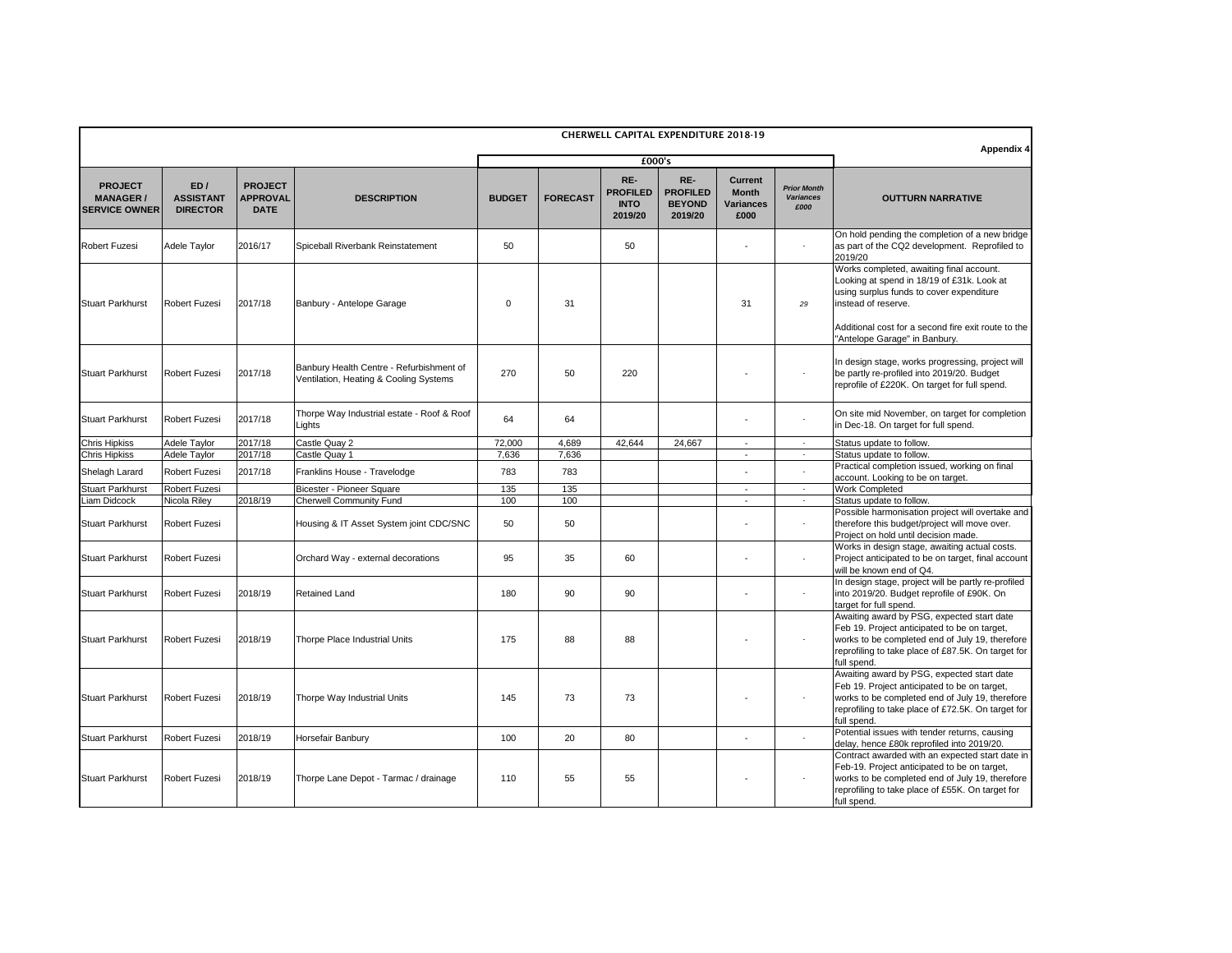|                                                            |                                            |                                                  |                                                                       |               |                 | <b>CHERWELL CAPITAL EXPENDITURE 2018-19</b>      |                                                    |                                                            |                                                | <b>Appendix 4</b>                                                                                                                                                                                                                                                                                                                                                                                                                   |
|------------------------------------------------------------|--------------------------------------------|--------------------------------------------------|-----------------------------------------------------------------------|---------------|-----------------|--------------------------------------------------|----------------------------------------------------|------------------------------------------------------------|------------------------------------------------|-------------------------------------------------------------------------------------------------------------------------------------------------------------------------------------------------------------------------------------------------------------------------------------------------------------------------------------------------------------------------------------------------------------------------------------|
|                                                            |                                            |                                                  |                                                                       |               |                 | £000's                                           |                                                    |                                                            |                                                |                                                                                                                                                                                                                                                                                                                                                                                                                                     |
| <b>PROJECT</b><br><b>MANAGER /</b><br><b>SERVICE OWNER</b> | ED/<br><b>ASSISTANT</b><br><b>DIRECTOR</b> | <b>PROJECT</b><br><b>APPROVAL</b><br><b>DATE</b> | <b>DESCRIPTION</b>                                                    | <b>BUDGET</b> | <b>FORECAST</b> | RE-<br><b>PROFILED</b><br><b>INTO</b><br>2019/20 | RE-<br><b>PROFILED</b><br><b>BEYOND</b><br>2019/20 | <b>Current</b><br><b>Month</b><br><b>Variances</b><br>£000 | <b>Prior Month</b><br><b>Variances</b><br>£000 | <b>OUTTURN NARRATIVE</b>                                                                                                                                                                                                                                                                                                                                                                                                            |
| <b>Stuart Parkhurst</b>                                    | <b>Robert Fuzesi</b>                       | 2018/19                                          | EPC certification & compliance works                                  | 40            | 20              | 20                                               |                                                    |                                                            |                                                | Contract awarded, expected to start in Feb-19.<br>Project anticipated to be on target, works to be<br>completed end of July 19, therefore reprofiling<br>to take place of £20K. On target for full spend.                                                                                                                                                                                                                           |
| <b>Chris Hipkiss</b>                                       | Adele Taylor                               | 2018/19                                          | Tramway Industrial Estate, Banbury                                    | 9,500         | 9,500           |                                                  |                                                    |                                                            |                                                | Tramway Industrial Estate (total area of 80,915<br>sq ft) comprises of 10 units situated on<br>Haslemere Way, Banbury which is situated on<br>the proposed Canalside Redevelopment area.<br>The majority of units incorporate a two storey<br>office with warehouse accommodation and<br>loading from the front of the premises. All units<br>are fully let, with a total passing rent of<br>£493,119 pa (average £6.09 per sq ft). |
|                                                            |                                            |                                                  | Crown House<br><b>Finance &amp; Governance - Property,</b>            | 91,735        | 23,638          | 43,379                                           | 24,667                                             | (51)                                                       | (52)                                           |                                                                                                                                                                                                                                                                                                                                                                                                                                     |
|                                                            |                                            |                                                  | <b>Investment &amp; Contract Management</b>                           |               |                 |                                                  |                                                    |                                                            |                                                |                                                                                                                                                                                                                                                                                                                                                                                                                                     |
|                                                            |                                            |                                                  | <b>Finance &amp; Governance Total</b>                                 | 91,854        | 23,678          | 43,458                                           | 24,667                                             | (51)                                                       | (52)                                           |                                                                                                                                                                                                                                                                                                                                                                                                                                     |
| <b>Tim Spiers</b>                                          | <b>Claire Taylor</b>                       |                                                  | <b>Microsoft Licensing Agreement</b>                                  | 110           | 110             |                                                  |                                                    |                                                            |                                                | Previously reported that a (£110k) for Microsoft<br>licensing agreement budget was no longer<br>required, following further investigation it has<br>been established that the total budget is<br>required and will be spend in 2018/19.                                                                                                                                                                                             |
| <b>Rakesh Kumar</b>                                        | <b>Claire Taylor</b>                       | 2014/15                                          | Land & Property Harmonisation                                         | 83            | 83              |                                                  |                                                    |                                                            |                                                | Further checks being undertaken, status update<br>to follow.                                                                                                                                                                                                                                                                                                                                                                        |
| <b>Tim Spiers</b>                                          | <b>Claire Taylor</b>                       | Annual                                           | 5 Year Rolling HW / SW Replacement Prog                               | 50            | 50              |                                                  |                                                    |                                                            |                                                | Further checks being undertaken, status update<br>to follow.                                                                                                                                                                                                                                                                                                                                                                        |
| <b>Tim Spiers</b>                                          | <b>Claire Taylor</b>                       | Annual                                           | <b>Business Systems Harmonisation</b><br>Programme                    | 69            | 69              |                                                  |                                                    |                                                            |                                                | Further checks being undertaken, status update<br>to follow.                                                                                                                                                                                                                                                                                                                                                                        |
| <b>Tim Spiers</b>                                          | <b>Claire Taylor</b>                       | 2016/17                                          | <b>Website Redevelopment</b>                                          | $\mathbf 0$   |                 |                                                  |                                                    |                                                            |                                                | Currently under review to ascertain the next<br>course of action. Decision will be made before<br>the end of Q2.                                                                                                                                                                                                                                                                                                                    |
| <b>Tim Spiers</b>                                          | <b>Claire Taylor</b>                       | 2014/15                                          | Upgrade Uninterrupted Pwr Supp Back up /<br>Datacentre                | 115           | 115             |                                                  |                                                    |                                                            |                                                | Further checks being undertaken, status update<br>to follow.                                                                                                                                                                                                                                                                                                                                                                        |
| <b>Tim Spiers</b>                                          | <b>Claire Taylor</b>                       | 2017/18                                          | <b>IT Strategy Review</b>                                             | 139           | 139             |                                                  |                                                    |                                                            | $\sim$                                         | Agreed capital budget re-profiled from 2017/18<br>now coded to the applicable service area.                                                                                                                                                                                                                                                                                                                                         |
| <b>Tim Spiers</b>                                          | <b>Claire Taylor</b>                       | 2014/15                                          | Land and Property Harmonisation                                       | 167           | 167             |                                                  |                                                    |                                                            |                                                | Further checks being undertaken, status update<br>to follow.                                                                                                                                                                                                                                                                                                                                                                        |
| <b>Tim Spiers</b>                                          | <b>Claire Taylor</b>                       |                                                  | <b>Customer Excellence &amp; Digital Transfer</b>                     | 85            | 85              |                                                  |                                                    | $\overline{\phantom{a}}$                                   |                                                | All online forms are been replaced by a new<br>CRM system by the end of the year.                                                                                                                                                                                                                                                                                                                                                   |
| Hedd Vaughan-<br>Evans                                     | <b>Claire Taylor</b>                       |                                                  | <b>Unified Communications</b>                                         | 125           | 125             |                                                  |                                                    |                                                            |                                                | Further checks being undertaken, status update<br>to follow.                                                                                                                                                                                                                                                                                                                                                                        |
|                                                            |                                            |                                                  | <b>Customers Service Devt - Customers &amp; IT</b><br><b>Services</b> | 943           | 943             |                                                  |                                                    |                                                            |                                                |                                                                                                                                                                                                                                                                                                                                                                                                                                     |
| Karen Edwards                                              | <b>Claire Taylor</b>                       | 2015/16                                          | HR / Payroll System replacement                                       | $\mathbf 0$   |                 |                                                  |                                                    |                                                            |                                                | Currently under review to ascertain the next<br>course of action. Decision will be made before<br>the end of Q2.                                                                                                                                                                                                                                                                                                                    |